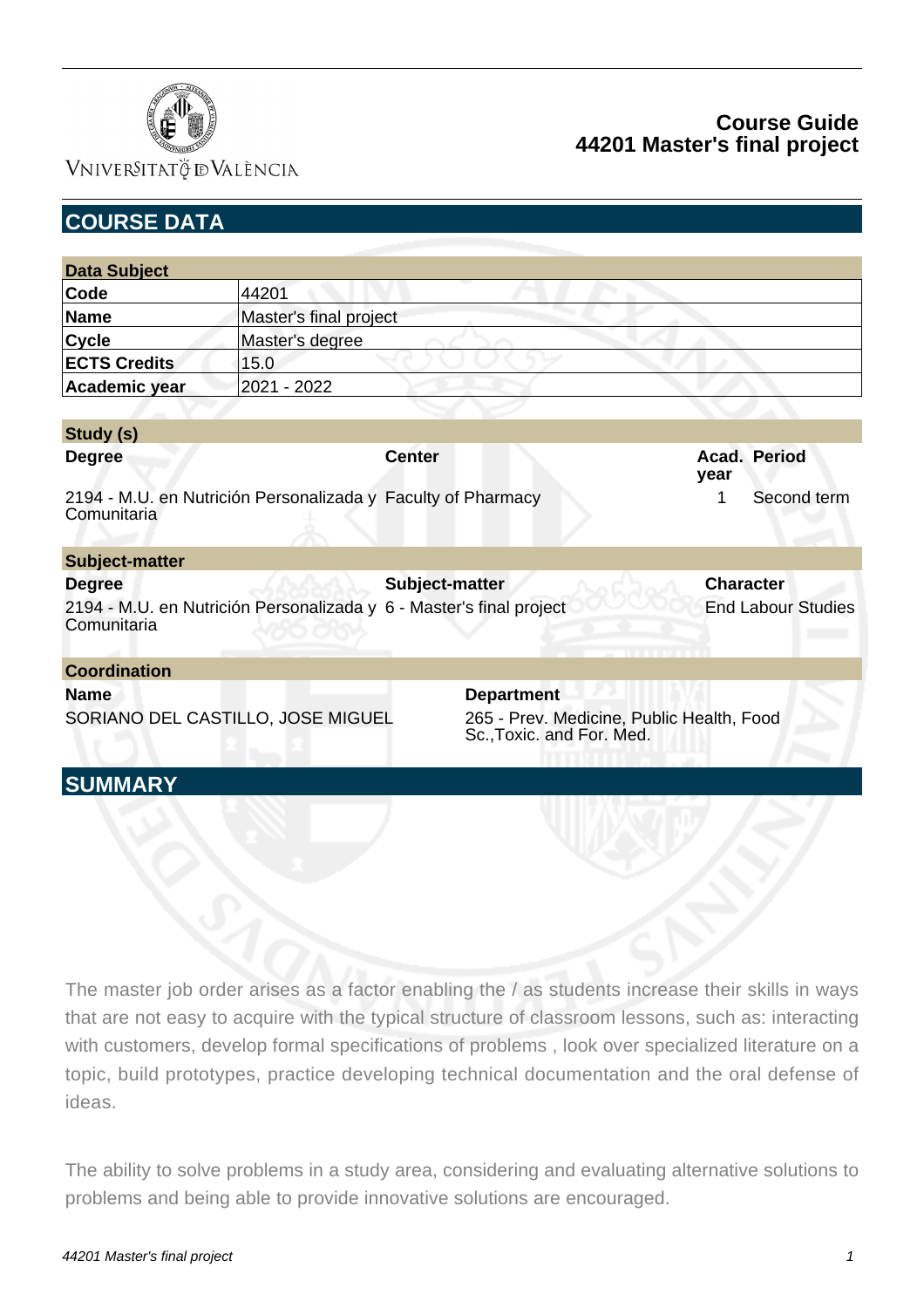

VNIVERSITATÖ ID VALÈNCIA

### **Course Guide 44201 Master's final project**

The type of project to be developed can be very variable, but always within the guidelines set by the objectives and competencies established for the title of Master. In any case, it can be said that the ultimate aim is to apply the skills acquired during their studies to the research activity.

The contents of the field will be different depending on the specific objectives of the project selection.

The master work order will be performed in the manner indicated by the rules of the University of Valencia. The work may be experimental, bibliographic or coordinated research practices in companies or entities with equal dedication.

# **PREVIOUS KNOWLEDGE**

#### **Relationship to other subjects of the same degree**

There are no specified enrollment restrictions with other subjects of the curriculum.

#### **Other requirements**

Not applicable

### **OUTCOMES**

#### **2194 - M.U. en Nutrición Personalizada y Comunitaria**

- Students can apply the knowledge acquired and their ability to solve problems in new or unfamiliar environments within broader (or multidisciplinary) contexts related to their field of study.
- Students are able to integrate knowledge and handle the complexity of formulating judgments based on information that, while being incomplete or limited, includes reflection on social and ethical responsibilities linked to the application of their knowledge and judgments.
- Students can communicate their conclusions, and the knowledge and rationale underpinning these, to specialist and non-specialist audiences, clearly and unambiquously.
- Students have the learning skills that will allow them to continue studying in a way that will be largely self-directed or autonomous.
- Students have the knowledge and understanding that provide a basis or an opportunity for originality in developing and/or applying ideas, often within a research context.
- Ser capaces de obtener y de seleccionar la información y las fuentes relevantes para la resolución de problemas, elaboración de estrategias y asesoramiento.
- Contemplar en conjunto y tener en cuenta los distintos aspectos y las implicaciones en los distintos aspectos de las decisiones y opciones adoptadas, sabiendo elegir o aconsejar las más convenientes dentro de la ética, la legalidad y los valores de la convivencia social.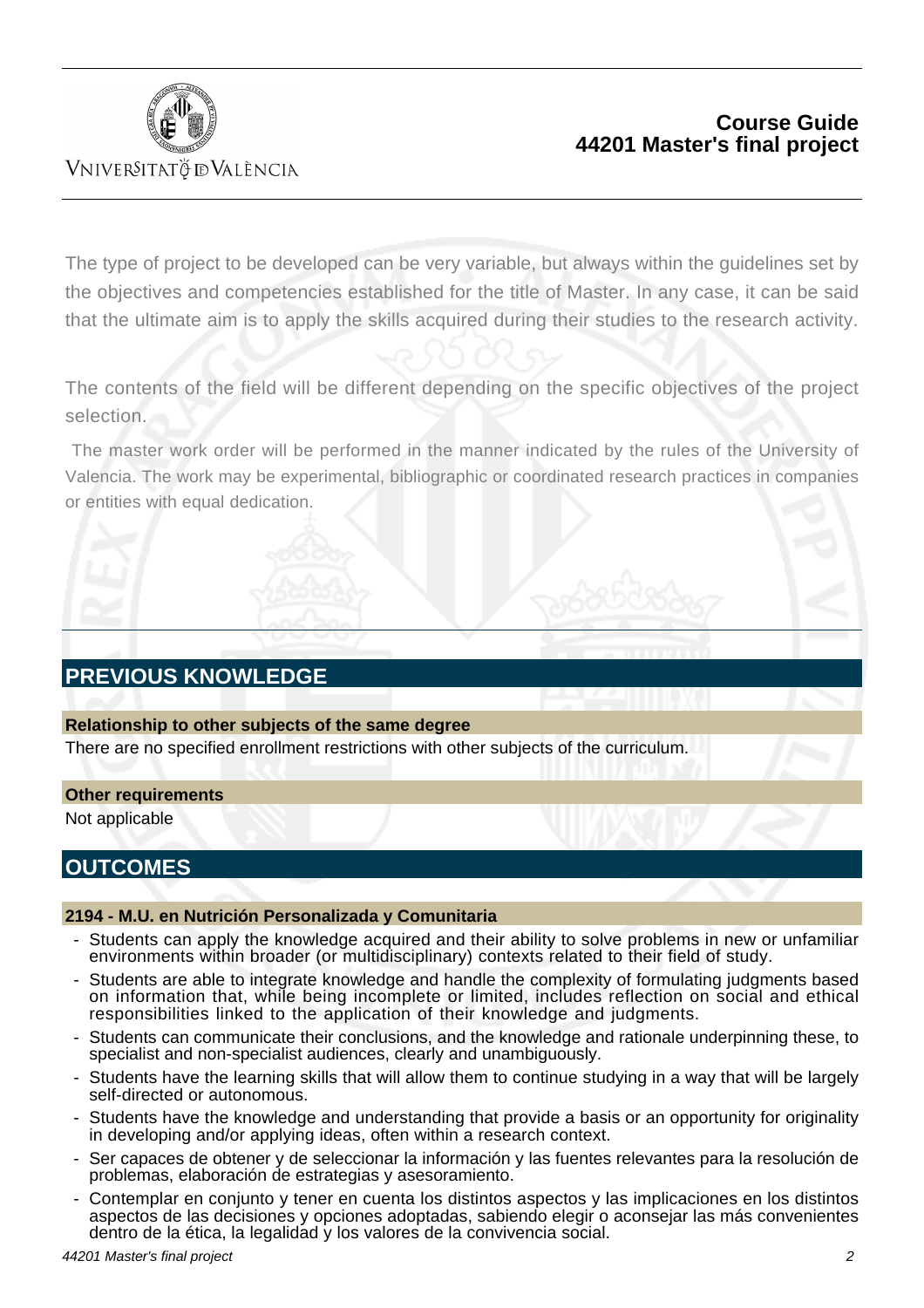### **Course Guide 44201 Master's final project**



### VNIVERSITATÖ ID VALÈNCIA

- Know how to work in multidisciplinary teams reproducing real contexts and contributing and coordinating their own knowledge with that of other branches and participants.
- Participar en debates y discusiones, dirigirlos y coordinarlos y ser capaces de resumirlos y extraer de ellos las conclusiones más relevantes y aceptadas por la mayoría.
- Proyectar sobre problemas concretos sus conocimientos y saber resumir y extractar los argumentos y las conclusiones más relevantes para su resolución.
- Elaborar y manejar los escritos, informes y procedimientos de actuación más idóneos para los problemas suscitados y utilizando un lenguaje no sexista.
- Utilizar las distintas técnicas de exposición oral, escrita, presentaciones, paneles, etc., para comunicar sus conocimientos, propuestas y posiciones y teniendo en cuenta un lenguaje integrador e igualitario.
- Desarrollar y redactar resultados y/o publicar trabajos científicos en Nutrición.
- Conocer y aplicar los conocimientos y competencias adquiridas en el ámbito profesional en nutrición y alimentación.
- Adquirir el conocimiento que permita actuar en respeto a los derechos fundamentales y a los principios de igualdad.

To acquire the skills and research skills through a job that meets all the requirements and the requirements to be considered a proper investigation. Both its methodology and the content, so assume an original contribution to the field of knowledge in which the research has been developed.

# **DESCRIPTION OF CONTENTS**

#### **6. Master's Thesis**

The final dissertation work is proposed as a factor enabling the / as students increase their skills in areas such as: interacting with customers, develop formal specifications of problems, be specialized in a subject bibliography, build prototypes, practice development technical documentation and the oral defense of ideas.

The type of project to be developed can be very variable, but always within the guidelines set by the objectives and competencies established for the title of Master. The ultimate aim is to apply the skills acquired during their studies to the research activity.

The contents of the course are related to Clinical Nutrition, Sports Nutrition and Food and Society.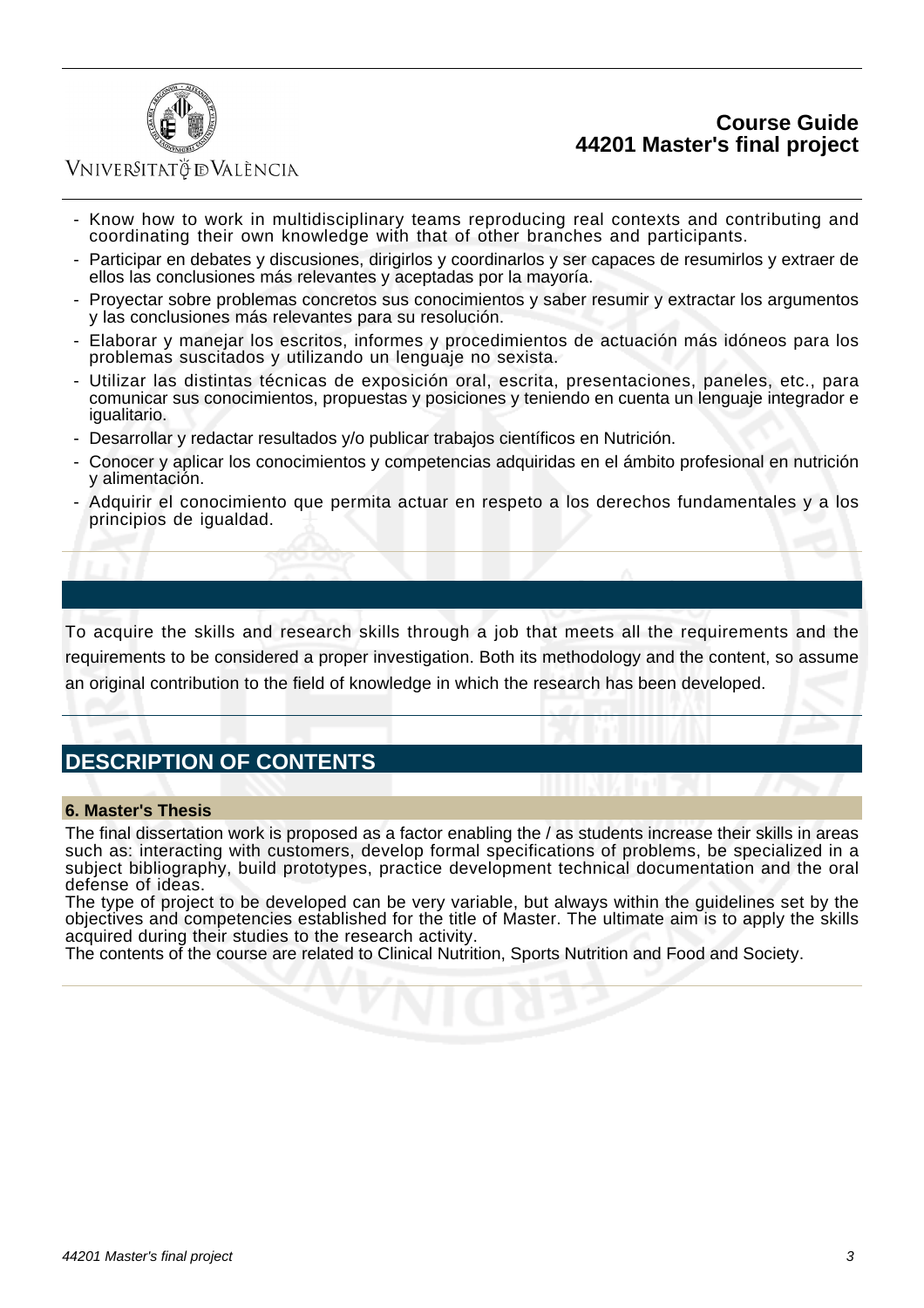

### **Course Guide 44201 Master's final project**

VNIVERSITATÖ IDVALÈNCIA

# **WORKLOAD**

| <b>ACTIVITY</b>    | <b>Hours</b> | % To be attended |
|--------------------|--------------|------------------|
| Graduation project |              | 100              |
| <b>TOTAL.</b>      | 0.00         |                  |

# **TEACHING METHODOLOGY**

Development and evaluation of projects.

In addition, the contents of the module will be related to the Sustainable Development Goals (SDG). This is intended to provide students with knowledge, skills and motivation to understand and address these SDGs, while promoting reflection and criticism.

# **EVALUATION**

The internship will be supervised by one or more tutors, some of them being university professors designated

Evaluation of the internship is based on the student's skills, related to Personal and Community Nutrition, using as indicators the report submitted.

The student must fulfill the following requirements to pass the subject:

- Attendance of tutorials and proposed activities.

Adequately fulfill the work plan proposed by the company supervisor.

- Having presented a final internship report;

- The university tutor will evaluate the student's learning based on the adequacy of the student's report and the criteria established by the tutor.